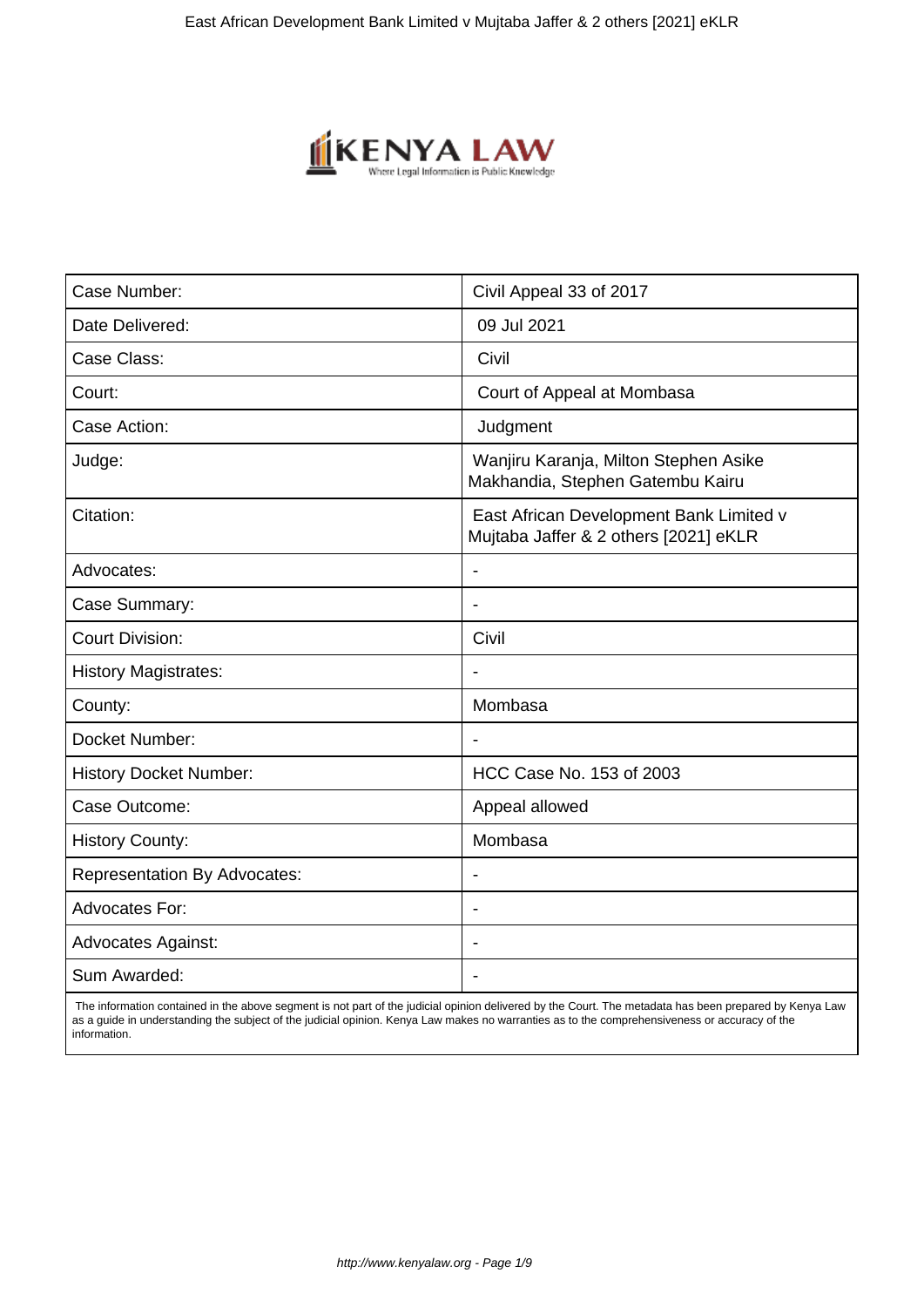#### **IN THE COURT OF APPEAL**

# **AT MOMBASA**

# **(CORAM: W. KARANJA, ASIKE-MAKHANDIA & GATEMBU, JJ.A)**

# **CIVIL APPEAL NO. 33 OF 2017**

# **BETWEEN**

# **EAST AFRICAN DEVELOPMENT BANK LIMITED........................APPELLANT**

**AND**

*(Being an appeal from the Ruling of the High Court of Kenya at Mombasa (P.J. Otieno, J.) delivered on 20th December, 2016*

*in*

*HCC Case No. 153 of 2003)*

**\*\*\*\*\*\*\*\*\*\*\*\*\*\*\*\*\*\*\*\*\***

#### **JUDGMENT OF THE COURT**

1. This appeal arises from a ruling delivered on 20<sup>th</sup> December 2016 by which the High Court at Mombasa (P.J. Otieno, J.) struck out the appellant's suit against the respondents for recovery of USD 9,961,114.91 and interest. The suit was struck out on the grounds that a Guarantee Agreement executed by the respondents on which the suit was founded was void for all purposes having been prepared by an "*unqualified person*" within the meaning of Section 34 of the Advocates Act.

2. First, the background in brief. In July 2003, the appellant, East African Development Bank (the Bank) described as a development bank established by the Treaty Amending and Re-enacting the Charter of East African Development Bank 1980, filed suit against, Mujtaba Jaffer, Manoj Shah and Amritlal Devani, the 1<sup>st</sup> to 3<sup>rd</sup> respondents seeking to recover USD 3,578,413.92 and interest at 12%. It was averred in the plaint that at the request of the respondents, the appellant extended a loan by way of special drawing rights to Kenya Bus Services (Mombasa) Limited (hereafter referred to as the principal debtor or as Kenya Bus) under a loan agreement dated 1<sup>st</sup> October 1998; that by a written guarantee of the same date, the respondents agreed to guarantee the due and punctual payment of the loan by Kenya Bus; that thereafter the loan was disbursed but Kenya Bus subsequently defaulted in the repayment of the loan and as at  $1<sup>st</sup>$  March 2003, the said amount of 3,578,413.92 and interest at 12% per annum was outstanding, in respect of which the Bank sought to recover from the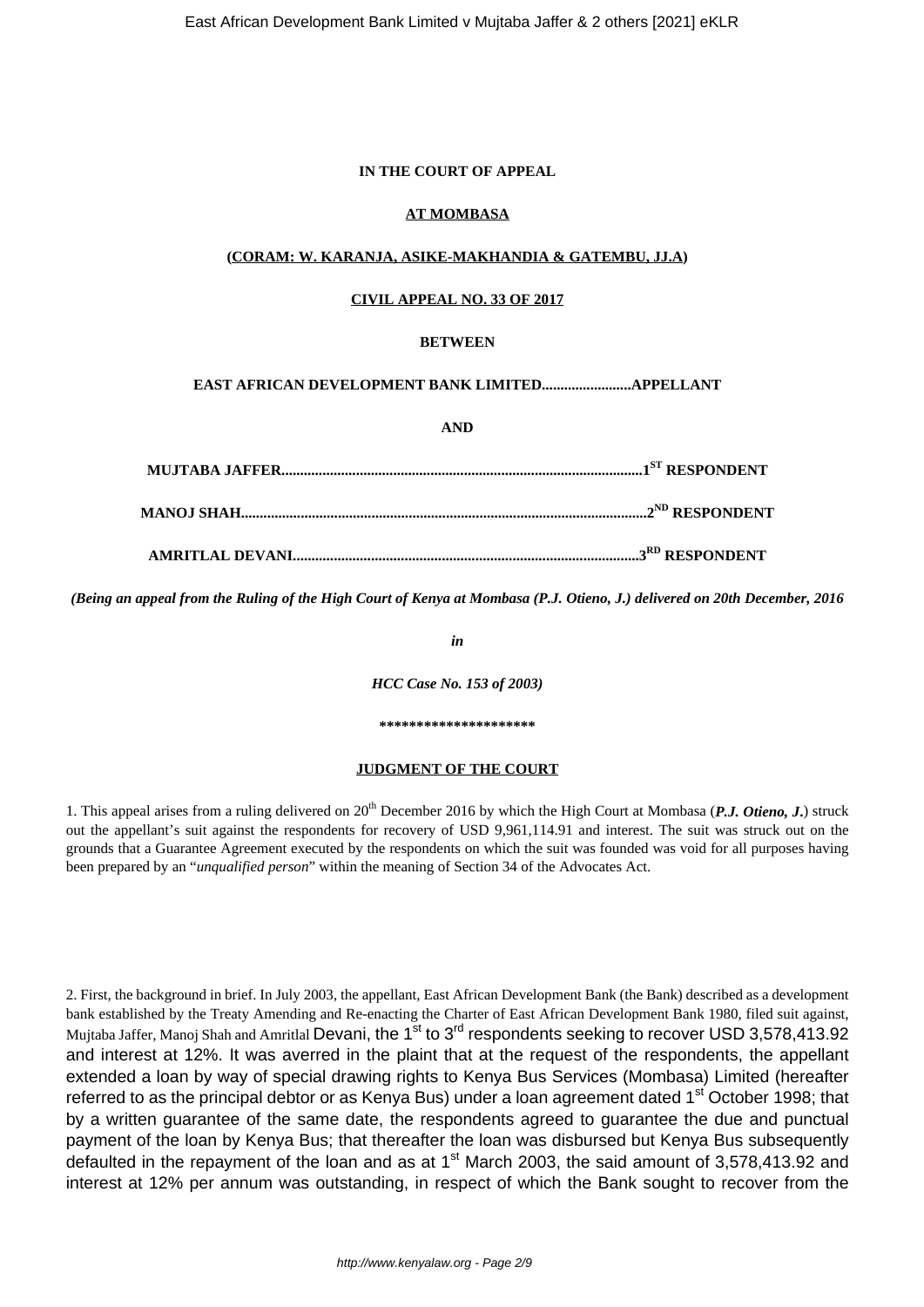# respondents under the said guarantee.

3. In their statement of defence, the respondents admitted that a loan agreement was made between the Bank and Kenya Bus but that the Bank "*had agreed to take, in addition to the personal guarantees of the* [respondents] *a first legal charge over the principal debtor's property known as Mombasa Island/Block* I/315…as well as a floating debenture over the principal debtor's entire movable assets present and future"; that the respondents agreed to enter into and execute the guarantee in favour of the Bank on the assurance and understanding that the Bank would also have as security for the repayment of the debt from Kenya Bus, a valid registered charge and valid registered debenture but that the Bank in breach of its fiduciary duty to the respondents failed to exercise due care with the result that the security was not taken and that the respondents were therefore entitled to be discharged from their obligations under the guarantee.

4. It was pleaded further in the defence, that receivers appointed by the Bank took possession of the property and all the vehicles, machinery and moveable assets of Kenya Bus but failed to take proper care of those assets with the result that massive thefts and pilferages took place thereby diminishing the value of the assets available for recovery of the Bank's debt to the detriment of the respondents. It was contended that in the circumstances the respondents were entitled to be released and discharged from the guarantee.

5. In an amended plaint dated  $5<sup>th</sup>$  August 2010, the Bank pleaded that as security for the loan facility, Kenya Bus agreed to charge its property and assets, including its property Mombasa Block I/315 by a debenture registered on 24<sup>th</sup> November 1998; that ON 10<sup>th</sup> April 2001 the Bank appointed receiver managers over the assets of Kenya Bus and that during the pendency of the suit, in 2006 the receiver managers sold the said property Mombasa Block I/315 and realized an amount of Kshs.38,000,000.00 which was credited to the loan account leaving an outstanding balance of USD 9,961,114.91 which it claimed from the respondents together with interest.

6. In their amended defence dated 23rd August 2010, the respondents averred that *"the said guarantee was executed by all of them after the execution of the loan agreement the debenture and the charge"* and consequently there was no consideration for the guarantee, alternatively the consideration was past. Of relevance to this appeal, the respondents in paragraph 15 the amended defence pleaded:

**"***15. Without prejudice to any of the foregoing and in further alternative the defendants will aver that the said guarantee, which according to its tenor was enforceable within Kenya and was to be governed in all respects by the laws of the Republic of Kenya and any actions to be part file thereon or connected with the enforcement thereof were to be brought in the court in Kenya and the same was totally unenforceable, invalid and void as initio (sic), as it was prepared not by any advocate holding a valid current practising licence to practice as an advocate in Kenya, instead it was prepared by the Secretariat of the plaintiff from Uganda***."**

7. The Bank filed a reply to amended defence dated  $13<sup>th</sup>$  February 2013. In paragraph 11 thereof, the Bank averred:

**"11.** *In response to paragraph 15 of the amended defence, the plaintiff avers that the said guarantee prepared by its Secretariat*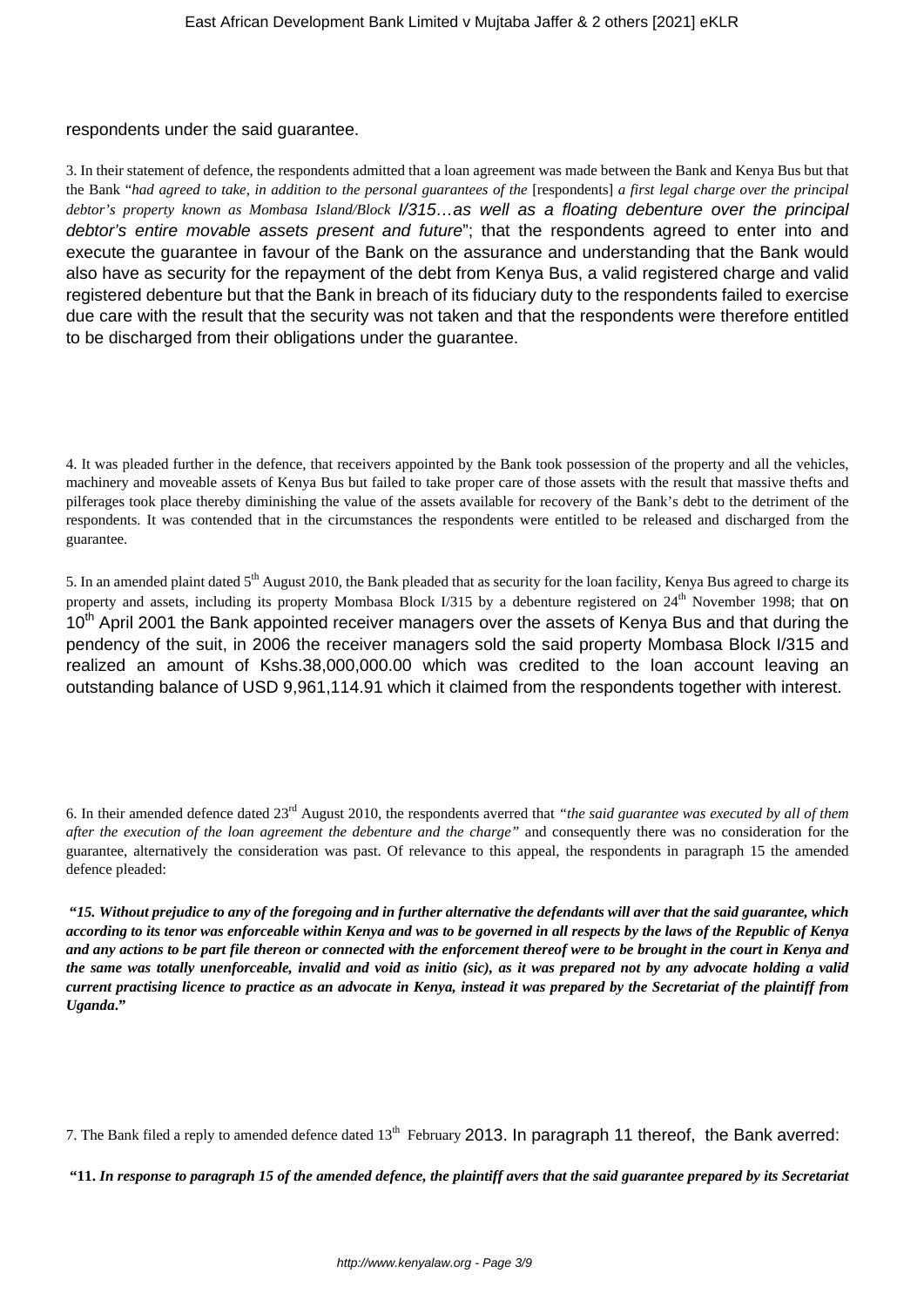*was enforceable within Kenya and was to be governed in all respects by the Laws of the Republic of Kenya. The plaintiff denies that the same was totally unenforceable, invalid and void abinitio and puts the defendants to strict proof thereof. The guarantee in issue does not fall under Section 34 of the Advocates Act because it is not a document relating to conveyance of property, formation of a company, formation or dissolution of partnership, grant of probate or legal proceedings. The guarantee is therefore valid and enforceable in law***."**

8. About two years later, on 28<sup>th</sup> May 2015, the respondents presented an application dated 26<sup>th</sup> May 2015 that culminated in the ruling the subject of this appeal in which they applied for an order that the Bank's plaint as amended be struck out with costs on the grounds that the agreements sought to be enforced by the Bank were illegal and void in law. In his affidavit in support of that application, Manoj Shah, the 2<sup>nd</sup> respondent deposed that the security instruments were drawn by a person not known nor recognized under the Advocates Act, namely

*"the Secretariat, East African Development Bank".*

9. In opposition to the application, the Bank filed grounds of opposition asserting, among other things, that a guarantee is not one of the documents that have to be prepared by an advocate; that the guarantee is a contract between the Bank and the respondents conferring rights and imposing obligations between them; that the guarantee complies with all legal requirements including payment of stamp duty on it; and that this was not a clear case for striking out.

10. In addition to the grounds of opposition, a Principal Investment Officer of the Bank, Robert Muriithi, in his replying affidavit deposed that based on advice of his counsel, the loan agreement and the guarantee are not among documents prescribed under Section 34 of the Advocates Act that must be drawn or prepared by an advocate; that while the guarantee document indicates that it was prepared by the Secretariat of the Bank, it was in fact prepared by the law firm of Anjarwalla and Abdulhussein & Company Advocates. He exhibited to his affidavit copies of letters dated 4<sup>th</sup> September 1998, 1<sup>st</sup> December 1998, and 2<sup>nd</sup> December 1998 exchanged between that firm and the Bank in connection with the preparation of the security documents. He stated that the security documents including the guarantee were duly approved by the respondents at a meeting held on  $8<sup>th</sup>$  October 1998.

11. An affidavit sworn by Rugambwa Cyril Pesha, an advocate of the High Court of Tanzania was also filed in answer to the application in which he deposed that he worked for the Bank between June 1995 and December 2005 and was involved in "the securitization for the loan" the Bank was advancing to Kenya Bus and that he was aware that the security documents were prepared and registered by Anjarwalla Abdulhussein & Company advocates.

*12.* In a supplementary affidavit in answer to those affidavits, Manoj Shah deposed that it was clear that Rugambwa Cyril Pesha was in the employment of the Bank during the period when the alleged securities were drawn and reiterated that from the body of the documents, it was clear that they were drawn by "The Secretariat, East African Development Bank."

13. Having considered the material presented before him, the learned Judge of the High Court delivered the impugned ruling on 20<sup>th</sup> December 2016, and as already indicated, struck out the suit. The Judge found that the guarantee agreement fell under Section 34 of the Advocates Act under which unqualified persons are prohibited from preparing. The learned Judge stated:

*"25. My reading of that provision of the law and the document upon which the suit is grounded leave me with no doubt that the guarantee* **agreement is a document, as it shows to be an assurance for the payment of the money**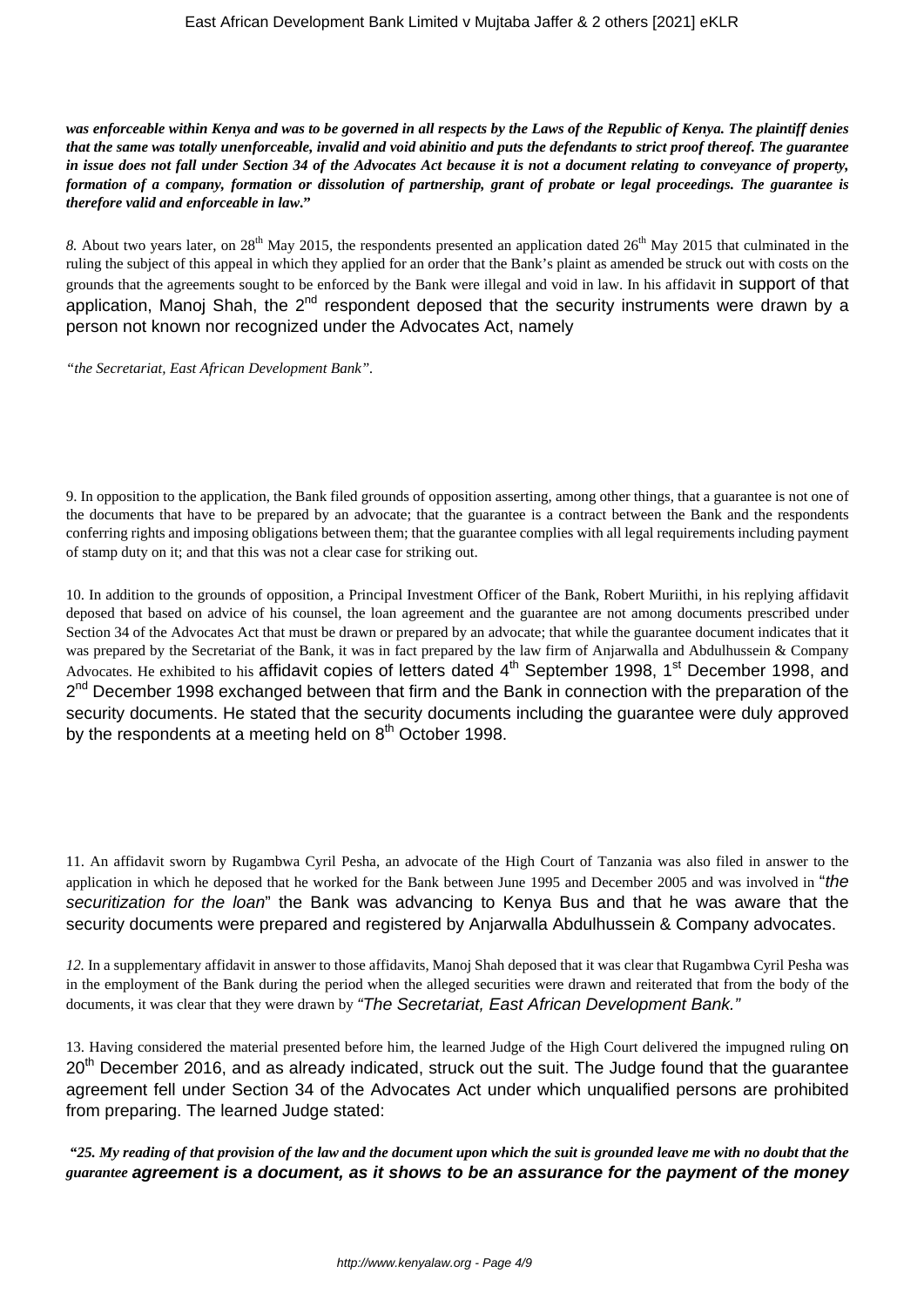**advanced to Kenya Bus Services (Mombasa) Ltd, that the Kenyan law forbid an unqualified person from preparing or drawing."**

14. The Judge went on to say that the law forbids an unqualified person, which Mr. Pesha is conceded to have been by the confirmation of the Law Society of Kenya, from preparing a document that he did prepare; that he was therefore not qualified to act in preparation and drawing a document which it was the preserve of an advocate in Kenya to prepare. The Judge found support in the decision of the Supreme Court of Kenya in the case of *National Bank of Kenya Ltd vs. Anaj Warehousing Ltd [2015] eKLR* before concluding thus:

**"***29. Having come to the conclusion that the guarantee agreement was a document as defined under Section 34(1) g (sic) the Advocates Act, and having found that it is void for all purposes, and the suit herein being grounded on the document so found, it follows that there is no suit that merits being sustained to be heard on the merits***."**

15. That is the decision that has been challenged in this appeal by the Bank through learned counsel *Mr. Kiragu Kimani SC* who appeared with *Mr. Queenton Ochieng* learned counsel on the grounds that the decision constitutes an erroneous exercise of judicial discretion; that the Judge erred in holding that the guarantee was prepared by an unqualified person when it was in fact prepared by the law firm of Anjarwalla and Abdulhussein & Company Advocates; that the Judge did not follow the principles enunciated by the Supreme Court of Kenya in **National Bank of Kenya Ltd vs. Anaj Warehousing Ltd** and that the Judge should have followed the principles set out by the Supreme Court of England in the case of **Patel vs. Mirza (2014) EWCA Civ. 1047**.

16. The respondents strenuously opposed the appeal through learned counsel *Mr. Ochieng O'doul* who led the firm of Majanja Luseno & Company Advocates and urged us to uphold the decision of the High Court.

17. In considering the appeal, the beginning point is that the decision of the learned Judge involved exercise of judicial discretion. Accordingly, the circumstances in which this Court may interfere with such decision are limited. As stated by *Madan, JA* in *United India Insurance Co. Ltd vs. East African Underwriters (Kenya) Ltd [1985] E.A 898***,** at page 908:

*"The Court of Appeal will not interfere with a discretionary decision of the judge appealed from simply on the ground that its members, if sitting at first instance, would or might have given different weight to that given by the judge* **to the various factors in the case. The Court of Appeal is only entitled to interfere if one or more of the following matters are established: first, that the judge misdirected himself in law; secondly, that he misapprehended the facts; thirdly, that he took account of considerations of which he should not have taken account; fourthly, that he failed to take account of considerations of which he should have taken account, or fifthly, that his decision, albeit a discretionary one, is plainly wrong."**

18. Earlier, in *D.T. Dobie & Company (Kenya) Ltd vs. Muchina [1982] KLR Madan, JA* had cautioned that the power to strike out a pleading should be exercised only after the court has considered all the facts, but it must not embark on the merits of the case itself as that is the preserve of the trial judge; that the court ought to act very cautiously and carefully; that if an action is explainable as a likely happening which is not plainly and obviously impossible the court ought not to over act by considering itself in a bind to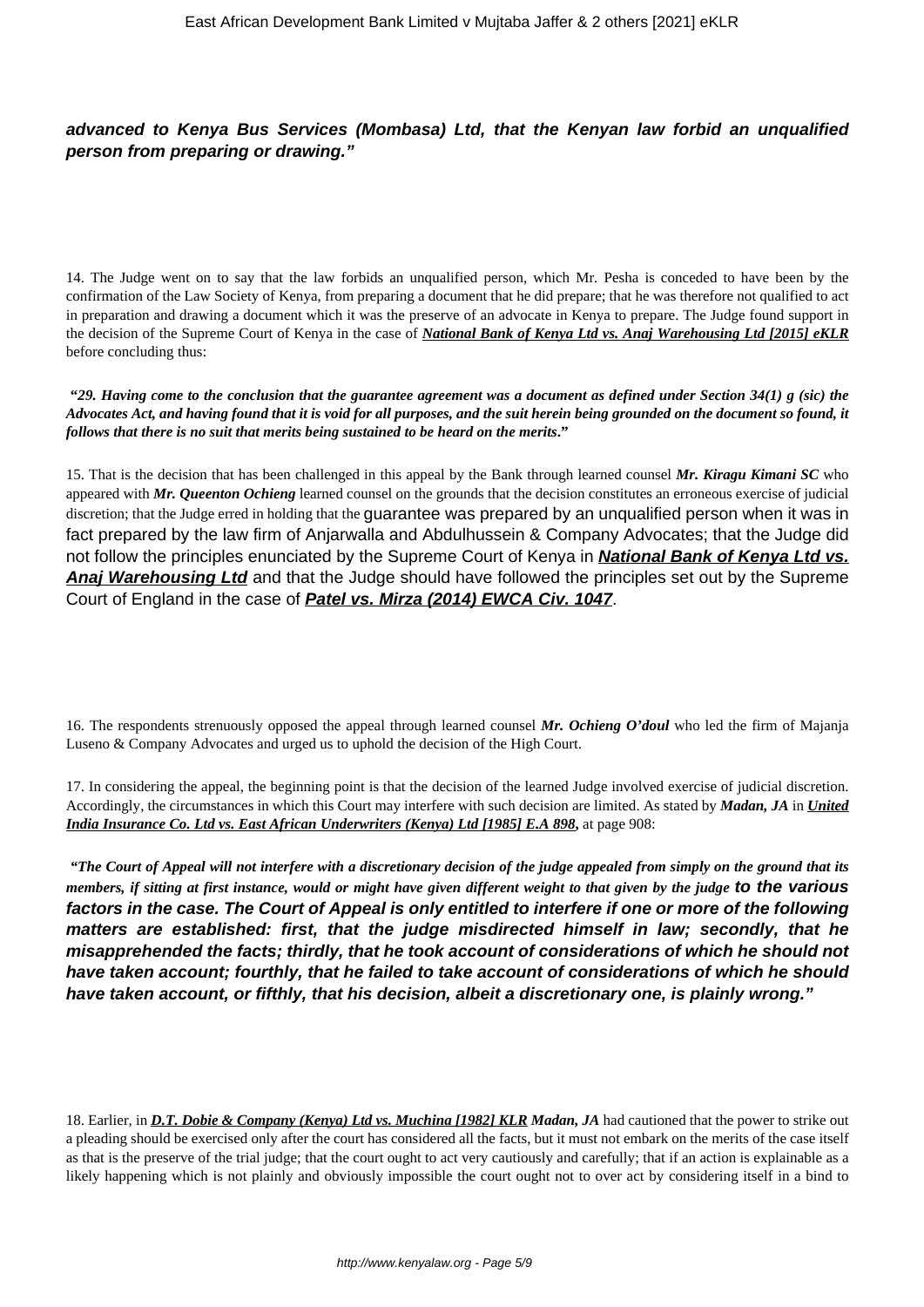summarily dismiss the action; and that a court of justice should aim at sustaining a suit *rather than terminating it by summary dismissal, and that "normally a law suit is for pursuing it."* He went further to state that no suit ought to be summarily dismissed unless it appears so hopeless that it plainly and obviously discloses no reasonable cause of action and is so weak as to be beyond redemption and incurable by amendment; that if a suit shows a mere semblance of a cause of action, provided it can be injected with real life by amendment, it ought to be allowed to go forward for a court of justice ought not to act in darkness without the full facts of the case before it.

19. With those principles in mind, we turn to consider the appellant's grievances beginning with the principal question whether the finding by the learned Judge that the guarantee was prepared by an unqualified person is well founded.

20. Mr. Kimani submitted that even assuming that there was a requirement that a guarantee is a document that required preparation by an advocate, it was not, as the Judge expressed, prepared by Mr. John Pesha. It was submitted that the guarantee as well as the other security documents were in fact prepared by the firm of Anjarwalla and Abdulhussein & Company Advocates but under the supervision of Mr. Pesha; that the learned Judge made his finding in that regard without evaluating and appreciating all the uncontroverted evidence that was placed before him, particularly the correspondence that was exhibited to the replying affidavit of both Robert Muriithi and that of Pesha.

21. Mr. Oduol, counsel for the respondents on the other hand submitted that there is no contest that the guarantee together with the other security documents were drafted by the Bank's inhouse counsel Mr. Pesha, an advocate of the High Court of Tanzania who did not qualify to do so, and not the firm of Anjarwalla and Abdulhussein & Company Advocates as claimed by the appellant; that the guarantee, as well as the other security documents indicate clearly that they were drawn by the Secretariat of East African Development Bank and the finding by the Judge in that regard is therefore correct.

22. On our part, we consider that, whether the guarantee agreement was prepared by Mr. Pesha, or by the Secretariat of the Bank or by the firm of Anjarwalla and Abdulhussein & Company Advocates is a question of fact. It is evident, and plain for anyone to see from the guarantee agreement itself, that it is indicated at page 4 thereof, "*Drawn by: The Secretariat, East* African Development Bank... Kampala, Uganda." Indeed, the Bank in paragraph 11 of its reply to amended Defence reproduced above appears to have acknowledged as much when it pleaded, "the Plaintiff avers" that the said guarantee prepared by its secretariat was enforceable within Kenya…". It is perhaps the reason the learned Judge appears to have proceeded on the basis that it was a foregone conclusion that the guarantee was prepared by Mr. Pesha. In that regard, the Judge expressed:

*"This court as a state organ is bound to observe the rule of law which is the bastion of democracy and the well-being of every civilized society. The law forbids an unqualified person, which Mr. Pesha is conceded to have been by the confirmation of the Law Society of Kenya,* **from preparing the document he did prepare. He was therefore not qualified to act in preparation in drawing a document which it was the preserve of an advocate in Kenya to prepare. Now that he did so, he contravened the law and that cannot be blessed or countenanced by this court."**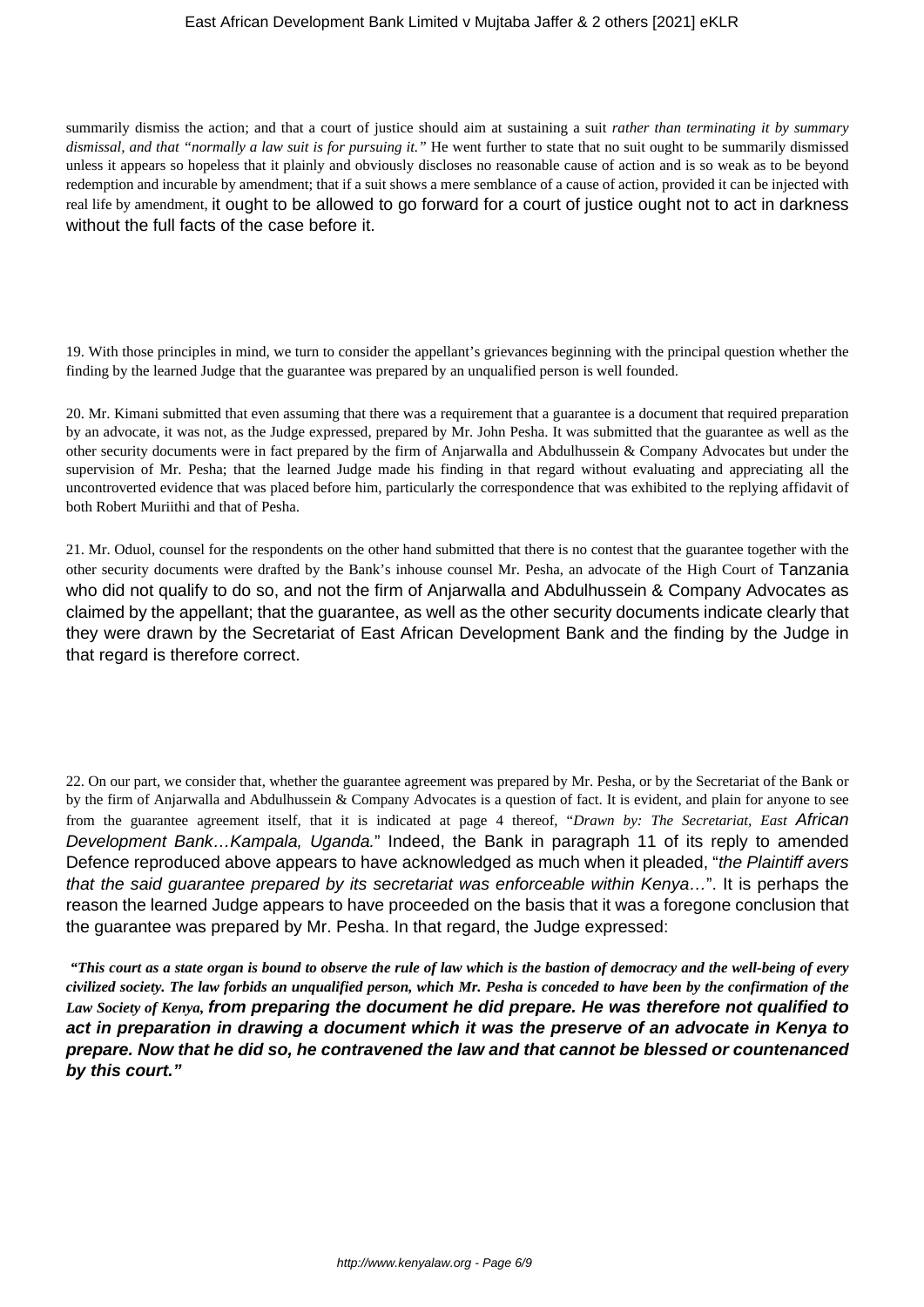23. The learned Judge does not appear to have considered it necessary to interrogate the claims in the affidavits filed in opposition to the application to the effect that the documents were prepared by the said firm of advocates. Indeed, the only issue the Judge identified and addressed in his ruling, namely "whether the quarantee is a document the law dictates must be prepared by an advocate as defined in law and if so the effect of such a document not being prepared by an advocate" does not appear to have left room for an inquiry as to who drew the documents.

24. There was material placed before the Judge that appeared to paint a different picture but which the Judge does not appear to have considered. In a letter dated  $10<sup>th</sup>$  August 1998, for instance under the subject heading "Legal Documentation Term Loan SDR 1,600,000 to Kenya Bus Services (Mombasa) Ltd", PVR Rao, Financial Consultant, Tact Consultancy Services wrote to the Secretary/Counsel of the Bank and stated that,

"*Anjarwalla and Abdulhussein & Company Advocates have been authorized by my clients Kenya Bus Services (Mombasa) Ltd, to prepare and register the legal documentation relating to the above term loan approved by EADB*."

25. On 4<sup>th</sup> September 1998, the said firm of advocates wrote a letter transmitted by facsimile to Mr. Pesha of the Bank under the subject reference "*Term Loan SDR 1,600,000 to Kenya Bus Services (Mombasa) Limited ("KBS")"* in which they stated as follows:

"Further *to our telephone conversation on 2nd September 1998, we look forward to receiving from you (preferably by email) a copy of a Legal Charge, Debenture, Chattels Mortgage and personal Guarantee which you have approved before a transaction in Kenya. We confirm that upon receiving the same we shall be pleased to draft the securities as you requested we do, in view of the time pressures on your side. These draft will enable us to draft documents along the lines of documents previously acceptable to you and which can hopefully be agreed more speedily.*

*You can send the document directly to the writers email address…*

*We look forward to receiving the above-mentioned documents as soon as possible and also receiving your comments on the loan agreement sent to you on 31st August 1988 which you told us that you will be dealing with early next week.*

*Yours faithfully*

*Anjarwalla Abdulhussein & Co*"

That letter was copied to Mujtaba Jaffer, the 1st respondent.

26. In his letter dated 1<sup>st</sup> December 1998, the 1<sup>st</sup> respondent as director of Kenya Bus requested the Bank to disburse the loan amount and directed the Bank how the loan proceeds would be channeled. The following day, by a letter dated 2nd December 1998, the said advocates transmitted to the Bank, original Debenture dated 13<sup>th</sup> November 1998; two counterpart dated 13<sup>th</sup> November 1998, certificate of lease in respect of the property known as Mombasa/Block 1/315 and of more relevance, "original and one counterpart of the Guarantee Agreement dated 1<sup>st</sup> October 1998 between M. Jaffer, M. Shah, A. Devani and [the Bank]" which were duly acknowledged as having been received by the Bank.

27. Based on the correspondence, to which the learned Judge made absolutely no reference, it seems to us that the critical question, who prepared the security documents, was not one that could be conclusively answered by mere reference to the security documents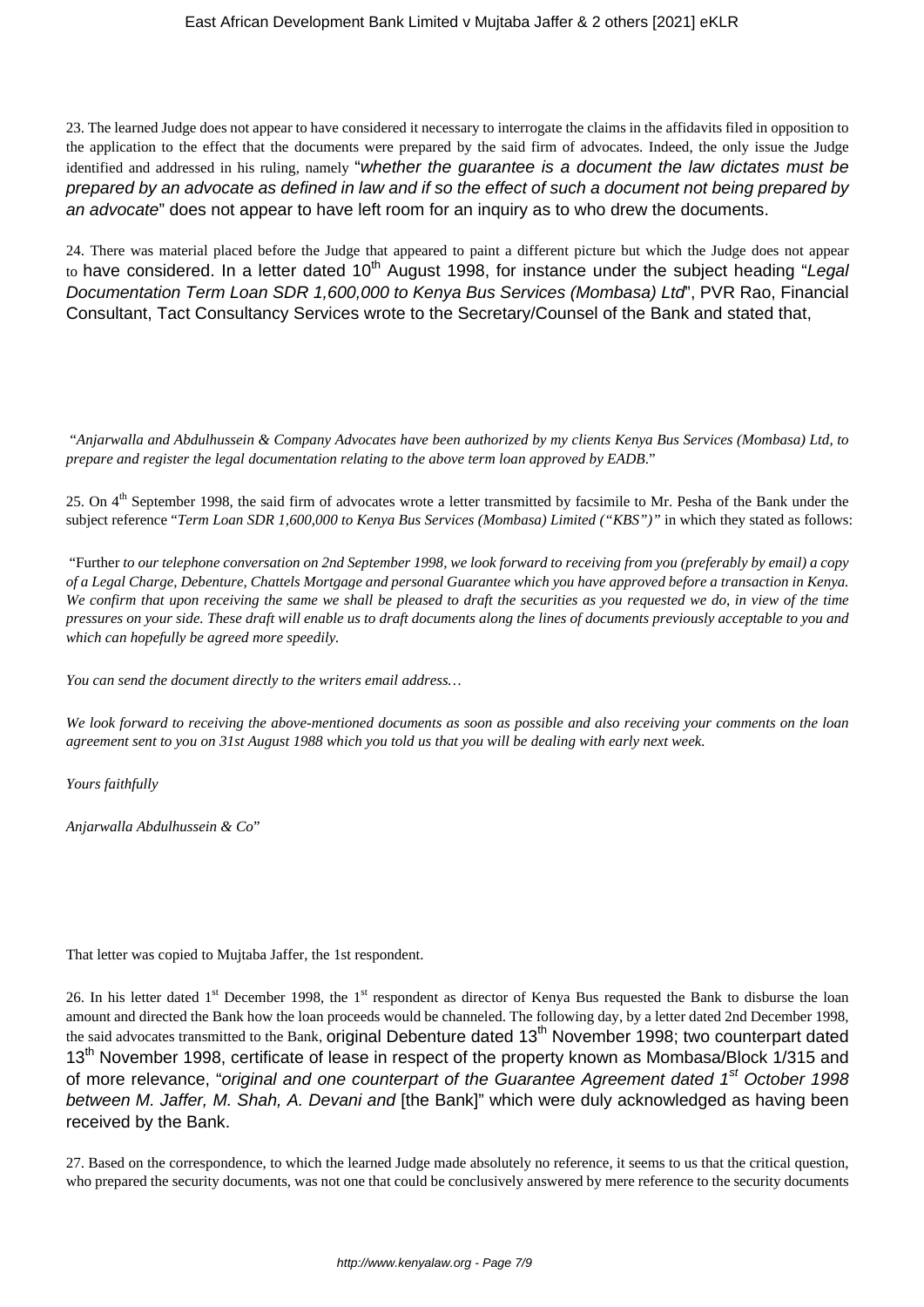themselves. In our view, those documents raised questions whether the statement on the face of the security documents that they were drawn by the secretariat should have been taken at face value. With respect, the presumption or finding by the learned Judge that the documents were prepared by Mr. Pesha, being the basis on which the Bank's suit was struck out, was not well founded. As Madan JA cautioned in **D.T. Dobie & Company (Kenya) Ltd vs. Muchina** (above) the power to strike out should be exercised only after the court has considered all the facts. Clearly, the learned Judge in this case did not consider all the facts placed before him.

28. We agree, therefore, with counsel for the appellant that the finding by the learned Judge that the guarantee was not drawn by an advocate was arrived at without evaluating and appreciating all the evidence that had been placed before him. It was not a clear case for striking out. The result is that in reaching his decision, the learned Judge failed to take into account considerations of which he should have taken account of. We are therefore entitled to interfere with the exercise of discretion by the learned Judge. See *Mbogo vs Shah [1968] E.A. 93*.

29. Given that the finding or presumption by the learned Judge that the guarantee was not drawn by an advocate was the fulcrum on which the decision to strike out the suit was founded, and given also the conclusion we have reached in that regard, it is unnecessary to consider the secondary questions on which counsel addressed us as to whether a guarantee may be prepared by an unqualified person; whether the learned Judge misinterpreted the principles set by the Supreme Court of Kenya in **National Bank of Kenya Limited vs. Anaj Warehousing Limited** (above) and whether the Judge ought to have followed the decision of the Supreme Court of England in **Patel vs Mirza** (above).

30. In conclusion therefore, we allow the appeal. We hereby set aside the ruling and orders given on  $20<sup>th</sup>$  December 2016. We substitute therefor an order dismissing the respondents' application dated 26<sup>th</sup> May 2015 with costs to the appellant.

The appellant will have the costs of this appeal.

# **DATED AND DELIVERED AT NAIROBI THIS 9TH DAY OF JULY, 2021.**

# **W. KARANJA**

**.........................................................**

**JUDGE OF APPEAL**

**ASIKE-MAKHANDIA**

**.........................................................**

**JUDGE OF APPEAL**

**S. GATEMBU KAIRU, FCIArb**

**.......................................................**

# **JUDGE OF APPEAL**

I certify that this is a true copy of the original.